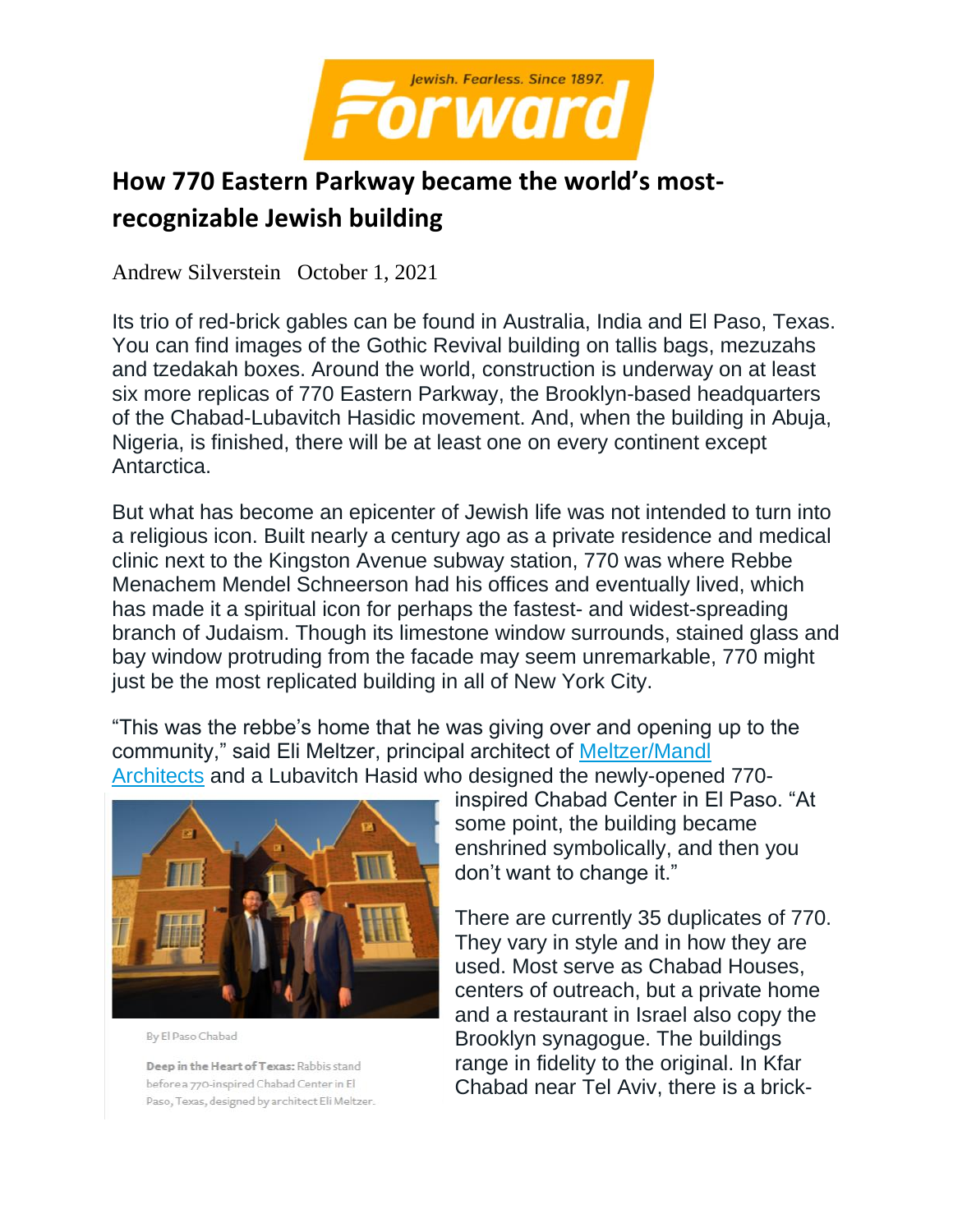by-brick duplicate inside and out. The Chabad House close to the Dalai Lama's home in Dharmasala, India, mixes key elements of the Brooklyn 770 with the local style of bright colors and wrap-around balconies.

"Spiritually thinking, everyone would love to have an exact replica," said Meltzer. "But there are no rules." Builders, he added, must contend with red tape, budgets and the functional demands of the building. Some are built from the ground up, while others are merely conversions of already-existing structures.



## A Place for all Jewish People

By gettyimages

The Building That Started It All: 770 Eastern Parkway, Chabad Lubavitch World Headquarters

The original 770 is where Rebbe Schneerson, the revered Lubavitch leader, lived and worked until he died in 1994. Without almost ever leaving Crown Heights, the rebbe employed 20th century techniques to promote 18th century religious thinking — rebuilding his community after the Holocaust and leveraging modern media to engage Jews worldwide.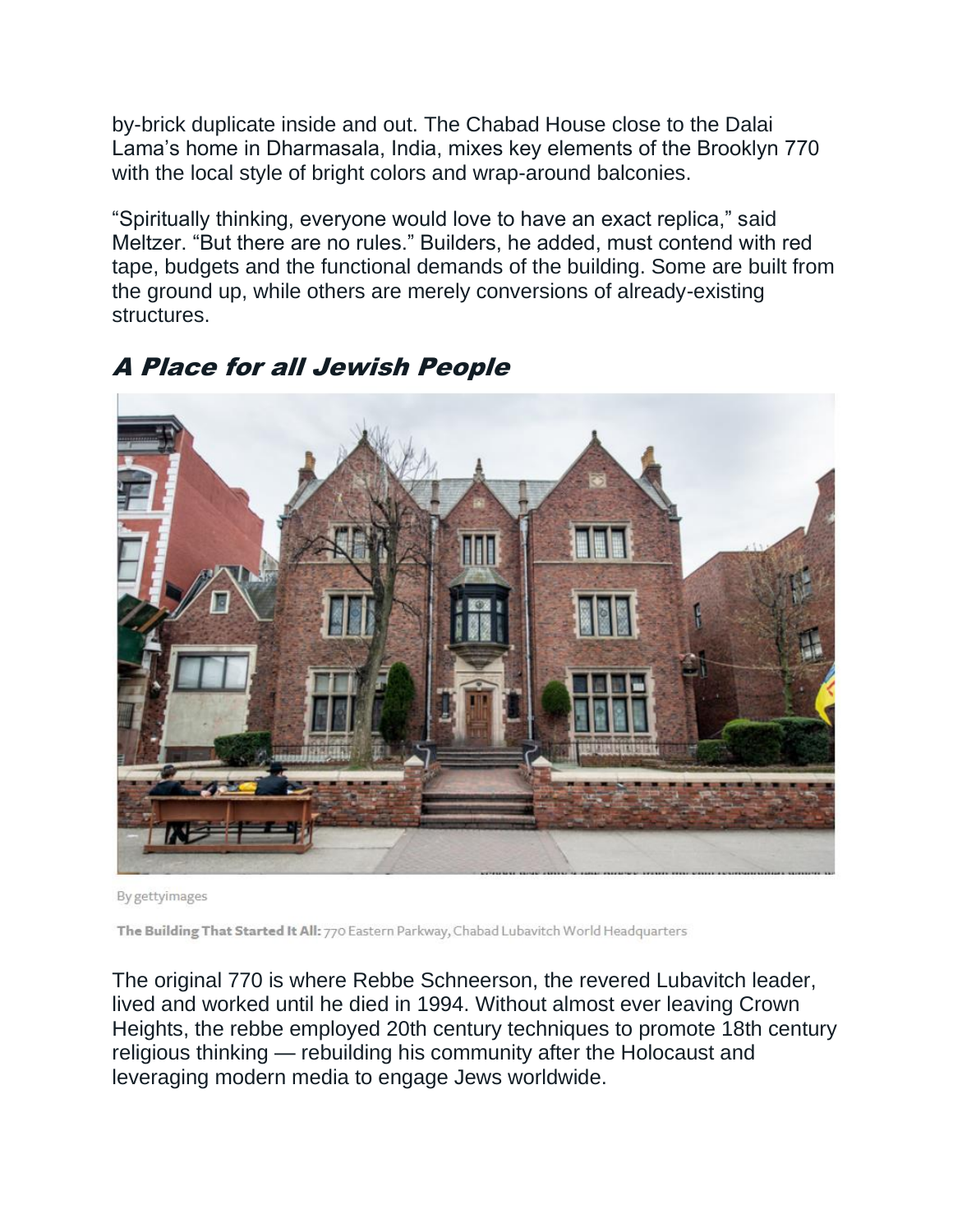Fittingly, the building, sometimes called "the flagship synagogue," has become a sort of corporate logo. Like the McDonald's golden arches, 770's threepeaked roof is as much a trademark as it is an architectural motif. It appears on party favors and wall clocks. .

Despite its pop-culture-like status, for the Lubavitch faithful, it is a symbol of more than just Chabad. "The rebbe was the leader of all Jews," said Motti Seligson, Chabad's director of media relations. "770 is for all Jewish people."

Secular Jews or those affiliated with other movements may bristle at being identified so closely with the Hasidic movement, but Seligson has an argument. In many parts of the world, Chabad is the only Jewish presence and a recent Pew Research report found 37% of American Jews have participated in a Chabad service or activity — proving the effectiveness of the flotilla of mitzvah vans and cadres of Yeshiva boys asking passersby, "Are you Jewish?" Indeed, while Lubvavitch leaders are generally the ones who spearhead copies of their headquarters, significant funding comes from non-Orthodox Jews.

Nothing about the building, which could easily blend in on a New England college campus, is particularly Jewish. Still, the Lubavitcher Hasidim interviewed for this article consider it an icon of Judaism. Long a site of pilgrimage, it is seen as the closest thing to the Temple in Jerusalem.

A Chabad-affiliated website features photos of small silver 770s used as Torah crowns and Torah arks made in the image of 770 — spaces usually reserved for age-old Jewish images like menorahs and shofars, not a modern building by a Long Island architect who was born Jewish but raised his children Episcopalian.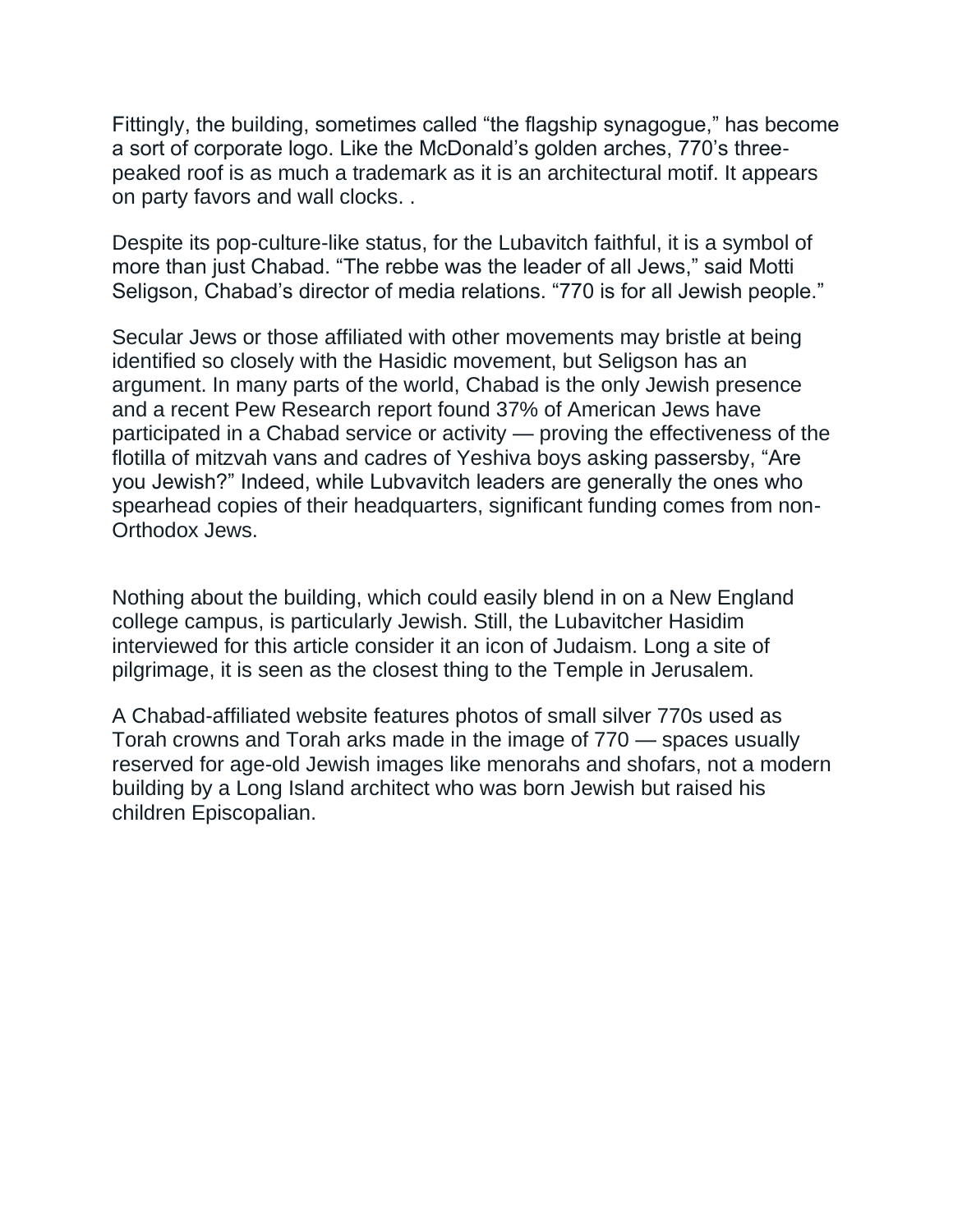### The Story Behind the Building



By Robbins/Becher

Standing Out in a Crowd: A 770 replica in Sao Paulo, Brazil.

For a Jewish Museum exhibit in 2005, Andrea Robbins and Max Becher photographed the first dozen 770s and they have since continued to visit new ones. "None of them are exact," said Robbins, who finds each variation and location gives the collegiate-style house new meaning. The photo project, Robbins said, "was a way of looking at Orthodox Jewish religion as something that is actively changing, as opposed to a static antique position." The artists' close-ups reveal slight differences between the duplicates, while striking panoramas show the building in unexpected contexts.

In Jerusalem, the red building dramatically stands out against a sea of white houses. It's the inverse of world synagogues that use Jerusalem stone to connect back to the holy city. There, from within Israel, the Lubavitch use brick to show their center is Brooklyn. In São Paulo, a 770 is shoehorned between two skyscraper condominiums. It appears as out of place as a black-hatted Hasid in Ipanema.

But, though a bearded Lubavitcher is visibly Jewish, the 770 replicas, without any markings, are what Robbins called "signposts hiding in plain sight." For initiated Jewish travelers, they announce a Shabbat dinner and a minyan, but locals may find the buildings bewildering. In 2019, the Italian newspaper, *Corriere della Sera,* reported that locals call Milan's 770 *"l'olandese,"* the Dutchman, associating the look with Amsterdam.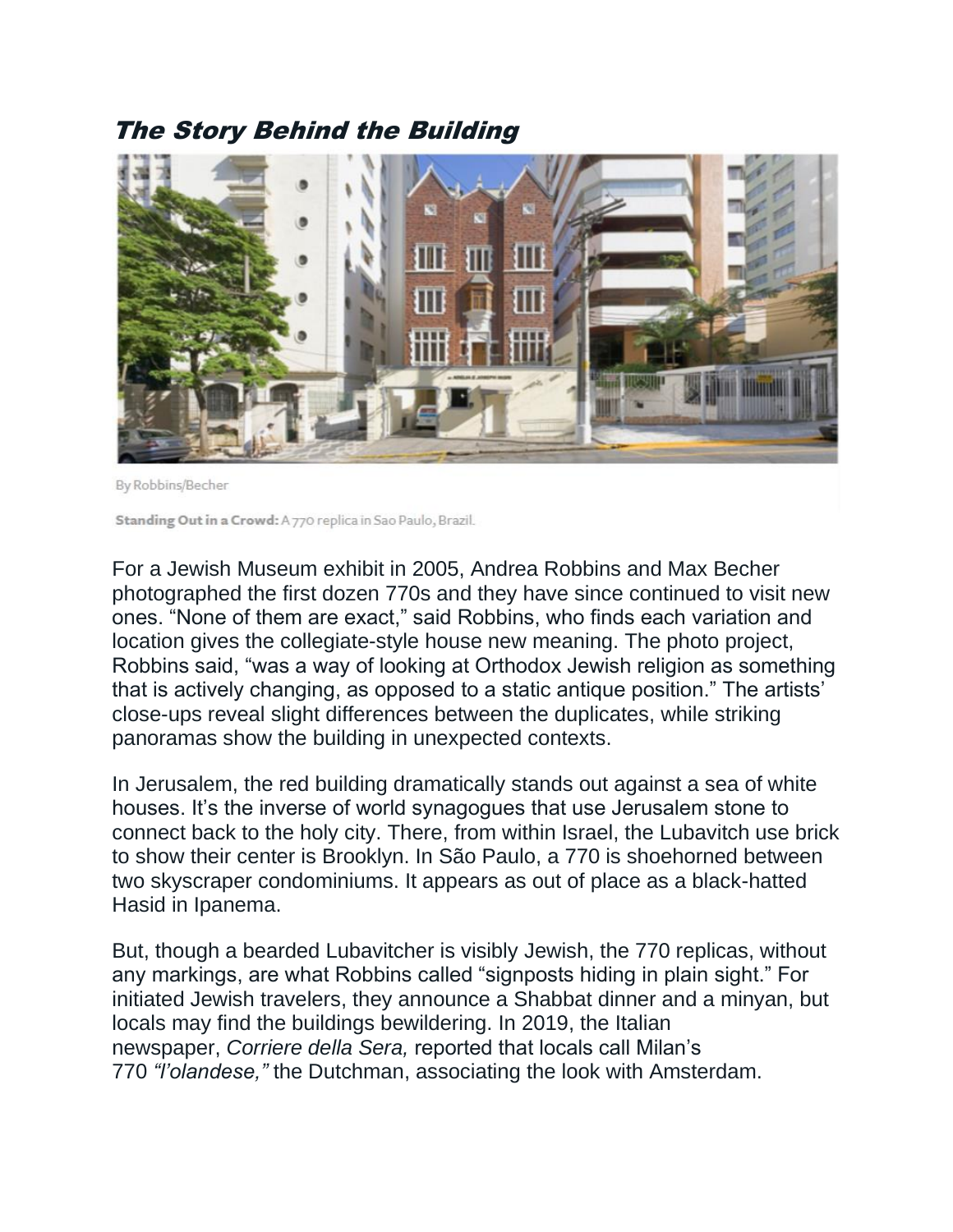

In truth, the building was meant to compete with other similarly-styled houses in Crown Heights. In the mid 1930s, a Jewish medical doctor, S. Robert Kahn, commissioned the respected architect Edwin Kline to build him a private residence and clinic on Eastern Parkway, then home to affluent, assimilated Jews. Kline, who was born and educated in Buffalo, made a name for himself designing large Tudor homes in wealthy New York suburbs.

One in Kings Point, Long Island, was built for Broadway lyricist Oscar Hammerstein and later owned by comedian Alan King. The building for Kahn was completed in 1936. "My grandfather had to take him to court to get full payment," said the architect's granddaughter Susan Kline, a retired educator, who is proud to see how the design has proliferated worldwide.

Dr. Kahn's legal troubles did not end there. Court and newspaper records show that in 1937 he lost his medical license for carrying out illegal abortions on Eastern Parkway. The following year, he was charged with homicide after a Bronx woman died during an "illegal operation." He was cleared of the charges but was later implicated in the bribing of the Brooklyn judge assigned to the case.

Then in 1939, Kahn pleaded guilty to tax evasion and was sentenced for two and a half years to a federal prison in Lewisburg, Pennsylvania. Upon release, he settled with his family in the wealthy region of Great Neck, Long Island. He supposedly became a chauffeur, but in 1951 was arrested for practicing medicine without a license and performing abortions in his kitchen at \$1,000 each.

During all of Kahn's legal woes, his property was repossessed by the bank. In August, 1940, the small contingent of Lubavitchers in New York purchased it to be the home and office of Rebbe Yosef Yitzach Schneersohn. The main reason was practical: Rabbi Yosef Schneersohn, who escaped Nazi-occupied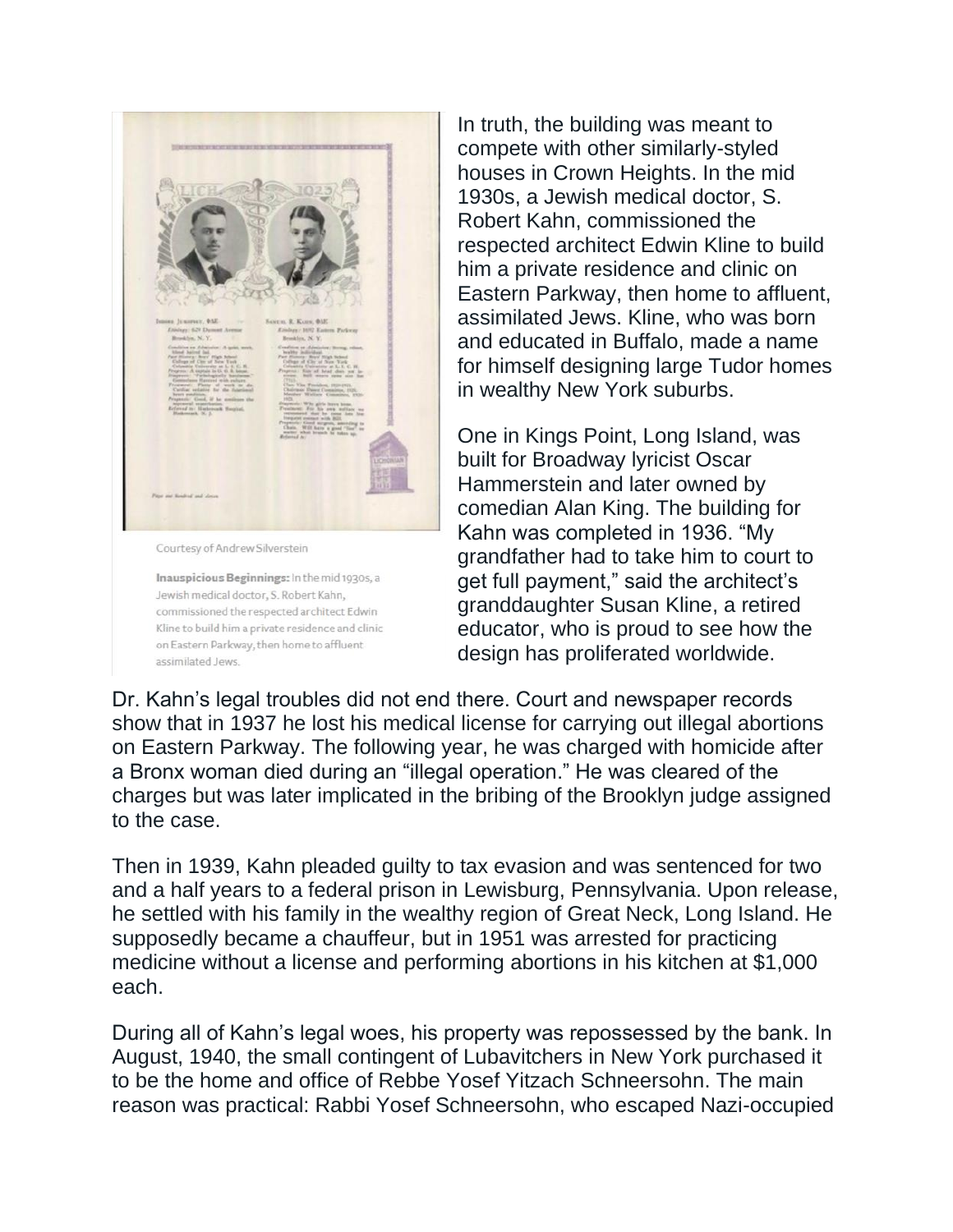Europe, was wheelchair-bound and 770 had an elevator. Also, the location on Eastern Parkway, which a 1939 guidebook compared to the Champs Élysées, added prestige. According to Chaim Miller's biography of Schneerson, "Turning Judaism Outward," Jewish neighbors resisted the sale fearing that Hasidim would lower property values.



By Andrew Silverstein

A Detail From 770: A view onto Eastern Parkway through a stained glass window at Chabad headquarters.

The downstairs clinic became an Orthodox synagogue, and a cross in a decorative stained-glass window was scratched off with a pocket knife. Ten years later, Rabbi Yosef Schneersohn passed away and his son-in-law, Rabbi Menachem Mendel Schneerson, assumed leadership. Eventually, extensions were added, but otherwise, 80 years later, the main building is unchanged. For what is considered a sacred place, the interior is surprisingly underwhelming. In 2003, The New York Times magazine compared the basement synagogue to "a junior-high-school cafeteria."

Its humbleness, though, is part of the appeal. Architect Meltzer, who prays at 770 weekly, compares it to a *shtiebel,* an informal place of prayer established in private homes, popular amongst Hasidim.

When the rebbe consecrated the

building, what was secular became sacred. Even the building's number took on new meaning. Lubavitchers request phone numbers with the address and use it in their passwords — 770 equals the numerical value of the phrase "House of the Messiah" in Hebrew. Yeshiva students draw parallels between the three pediments and the Talmudic precept that the world rests on three pillars: Torah, divine service and charity. They infer religious meaning from the architecture while aware of the building's less-than-holy origins. "There is the element of divine providence," Seligson said.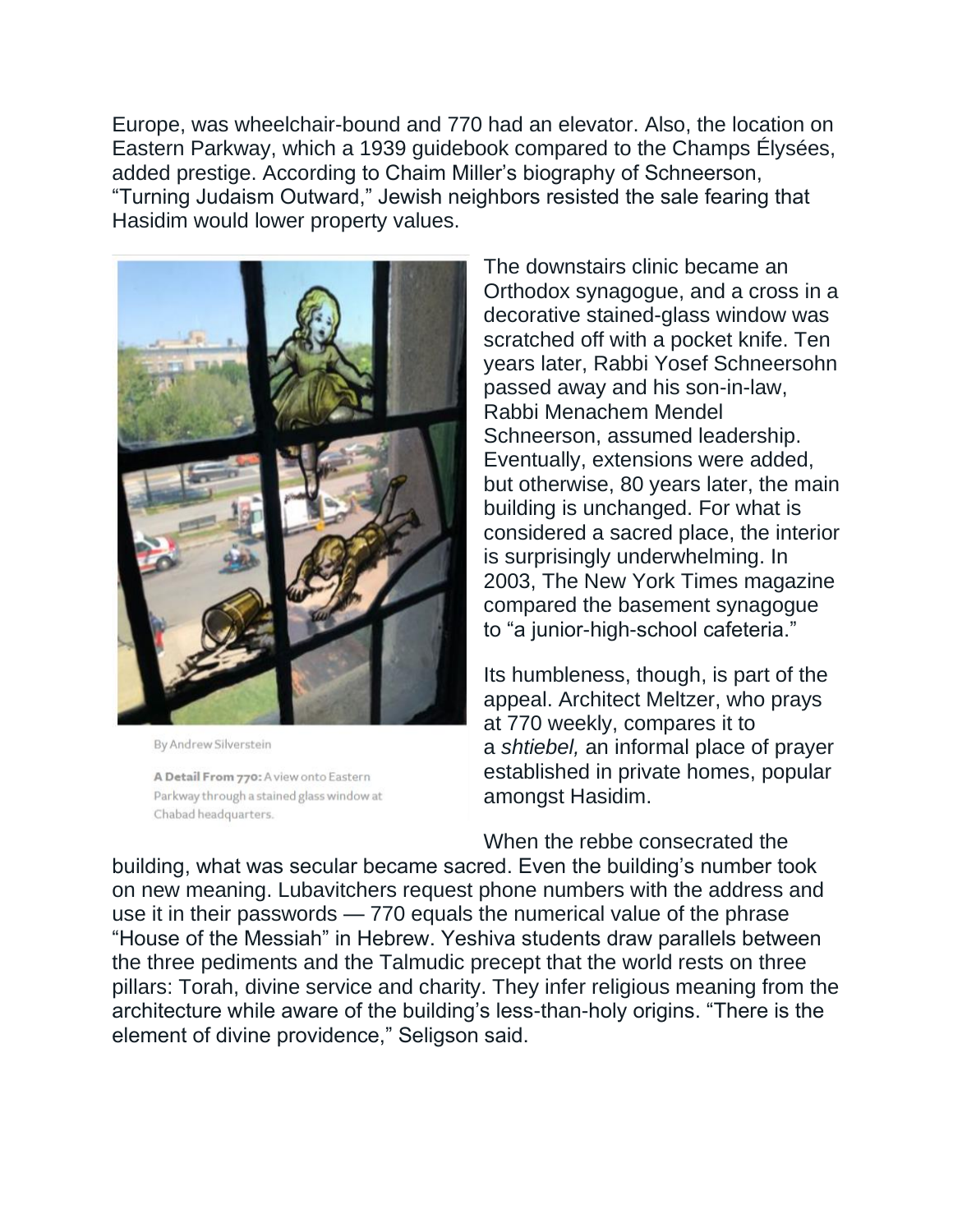### What All These Copies Mean



By Robins/Becher

Faithful Copy: The Kfar Chabad near Tel Aviv duplicates the original design brick-by-brick inside and out

It's hard to pinpoint what the 770 replicas are meant to signify. The first duplicate was a memorial at UCLA in 1984 after the University's first Chabad House burned down, claiming the lives of three students. "In planning to rebuild, the [UCLA] rabbi had the idea that three "points" on the roof would honor the three students," Meltzer wrote in the architectural journal, "Faith and Form." Still, the building does not attempt to be a full replica. It is of a brownish brick and the first floor, in true Los Angeles fashion, is a parking garage.

A nearly-exact 770 copy would come in Kfar Chabad, Israel, three years later, built on the direct orders of the rebbe. "Two Chabad architects from Israel accepted the commission, which they undertook as a religious mission," Maya Balakirsky Katz wrote in her book "The Visual Culture of Chabad." The architects, she recounted, "flew to Crown Heights to photograph and diagram every inch of the building in meticulous detail." They even went through the trouble of securing the building number 770.

Still it's not identical. The pear tree in front didn't take root, so a local tree was planted in its place. Otherwise, it's as if Edwin Kline's 1936 building, complete with the irregular pattern of hand-laid bricks, was transplanted to a vast Israeli parking lot.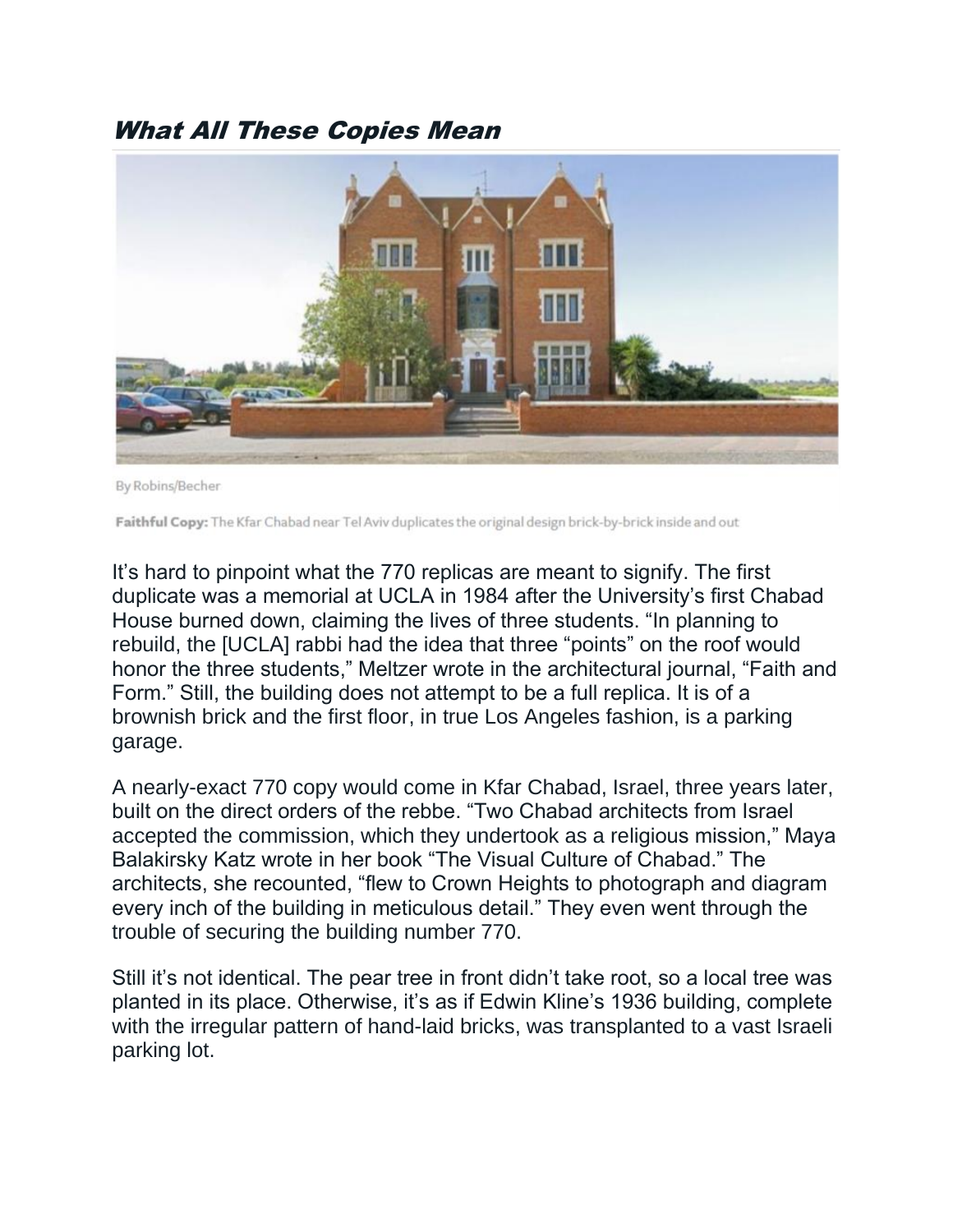The rebbe gave no reason to make his replica, but scholars believe it was related to a court battle over his father-in-law's library. The previous rebbe's grandson staked a claim on the rare texts. Schneerson's lawyers argued that the books belonged to the organization of Chabad and not to the previous rebbe as a private individual.

While this was a legal argument in a non-religious court, Balakirsky Katz sees it as a philosophical departure from tradition that treats rebbes as absolute monarchs of Hasidic courts. Essentially, Chabad was saying that the possession of the kingdom is property of the people and not of the king. Balakirsky Katz believes that by duplicating 770, Schneerson reinforced the decoupling of the institution and the rebbe. This, she argues, set the stage for Chabad to continue without a rebbe after Schneerson's death. "I would say the rebbe didn't name a successor because 770 was his successor," Balakirsky Katz said.

Samuel Heilman, co-author of "The Rebbe," a critical biography of Schneerson, seems to agree. "It's an icon that stands for a missing person," he said, citing the burst of replicas that appeared around the time of Schneerson's death. "It's a way to demonstrate his absence and his presence." Seligson, however, rejects the idea that 770s are a stand-in for Schneerson. He believes the replicas simply represent the rebbe's teachings and devotion to the Jewish people. "They symbolize Ahavat Yisrael," the love of one's fellow Jews.

Still, for some who believe the Rebbe is the Messiah himself, the replicas are not mere symbols.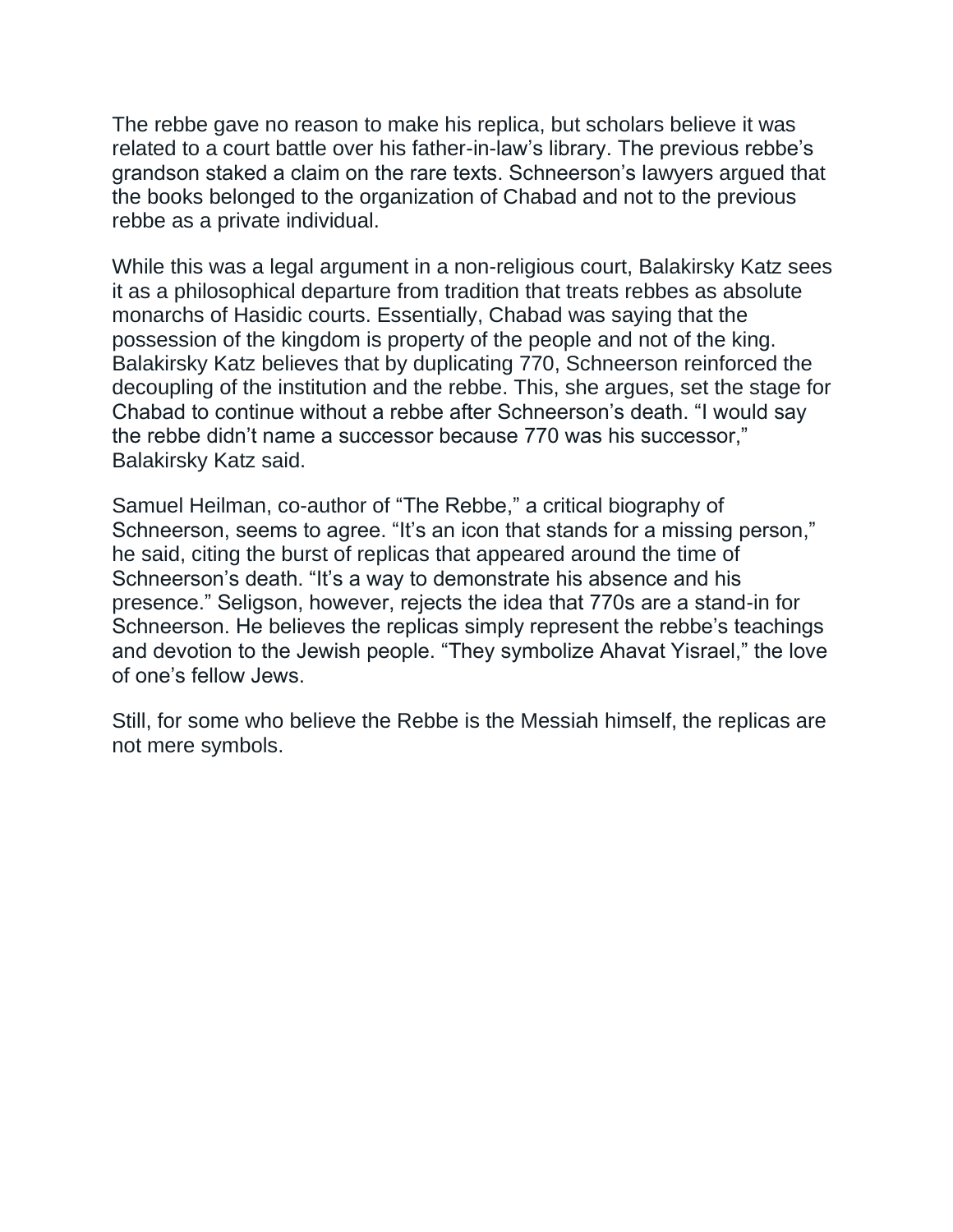#### More Than Just a Symbol



By Robbins/Becher

Conforming to Local Design Standards: In 2019, the Italian newspaper Corriere della Sera, reported locals called Milan's 770 "l'olandese," the Dutchman, associating the look with Amsterdam.

Bayes Garelick and her husband, Rabbi Gershon Garelick, became emissaries in Milan in 1958 and built a 770 replica in 1994. In a YouTube video titled, "Why a replica of 770 Eastern Parkway was built in Milan, Italy," she recounted a meeting with the rebbe. "As I'm walking out, the rebbe says 'Until the Moshiach comes, either first in Melbourne or Milano,'" she recalled, using the Hebrew word for messiah.

"That is when we made the 770," she said because Rabbi Garelick beleived, "when the Rebbe comes he has to have somewhere to go to."

Even with so much at stake, the Milan 770 doesn't stay true to the original design. It had to conform to rigid European standards. The signature bay windows jutting out on the second floor were replaced by an Italian-like balcony. Other replicas have met similar bureaucratic challenges. A waiver had to be finagled in Jerusalem, and American 770s have wider entrances to meet accessibility requirements.

The buildings are also not shrines. They may include community rooms, apartments, ritual baths and kosher kitchens. Some are multiple times larger than the original and test the limits of what a 770 is. The one in Rutgers gains space by repeating the front façade, while others distort the Brooklyn